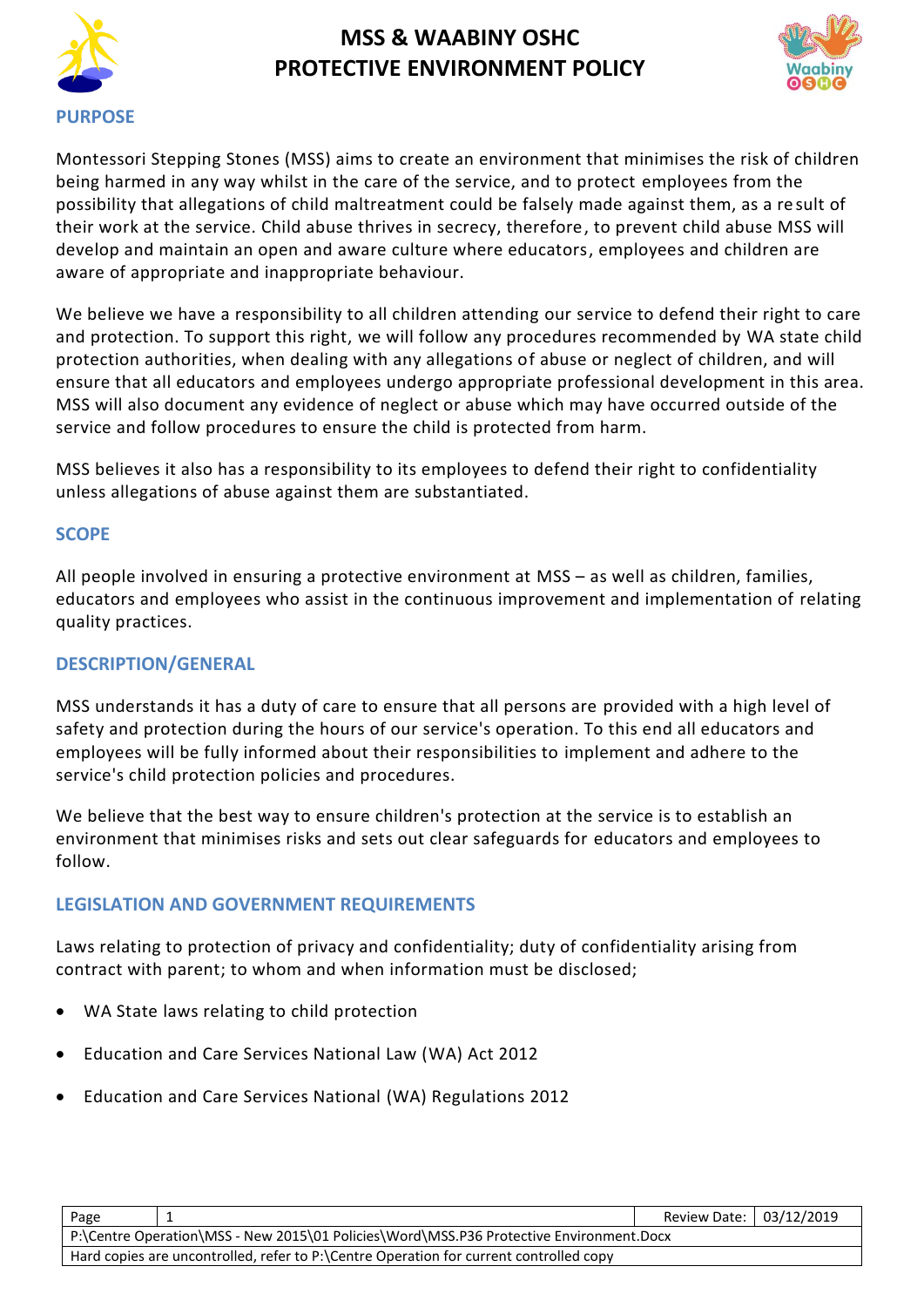



### **DEFINITIONS/PRINCIPLES/STRATEGIES FOR POLICY IMPLEMENTATION**

Child abuse includes physical, emotional and sexual abuse. Educators and employees need to learn about the nature of child abuse, and develop an awareness of how and why some children are victimised. MSS will adhere to these requirements of WA state requirements for mandatory reporting of suspected incidences of child abuse or neglect.

## **CHILDREN'S NEEDS**

To feel safe and have the right to care, which includes safety and personal privacy – and when required counselling and support in the event of abuse.

### **FAMILIES' NEEDS**

To be informed of protective procedures and why they are necessary and the reassurance of their child's safety, whilst confidentiality is maintained. To feel assured every effort has been made to ensure their child is not in danger of abuse – and when required counselling and support in the event of abuse.

### **EDUCATOR AND EMPLOYEE NEEDS**

Training in providing a protective environment, what to do in the event of identified abuse, and current trends and issues; protection from the risk of allegations being made against themselves. That their concerns are heard and acted upon and there is two-way communication with families and management with debriefing/counselling related to specific incidents. There are discussions and evaluations at educator/employees meetings regarding protective practices with confidentiality maintained; at all times. That employees and educators know where to go for advice and support.

#### **MANAGEMENT NEEDS**

Appropriate policies are implemented with training on the issues and appropriate protective practices. That there is support for employees to implement policies with feedback from employees and a clear understanding of management responsibilities and liabilities; that confidentiality maintained and knowing where to go for advice and support; knowledge that all employees have appropriate clearances.

### **THE FACILITIES**

MSS will ensure clear observation of child occupied areas through the following means:

- current weather conditions and differing seasons
- Reviewing overall educator/employees supervision within the service to ensure all child occupied areas can be viewed by more than one educator/employees member at all times
- Ensuring furniture/equipment is positioned in a way that all areas are visible

| Page                                                                                    | Review Date: 03/12/2019 |  |  |  |
|-----------------------------------------------------------------------------------------|-------------------------|--|--|--|
| P:\Centre Operation\MSS - New 2015\01 Policies\Word\MSS.P36 Protective Environment.Docx |                         |  |  |  |
| Hard copies are uncontrolled, refer to P:\Centre Operation for current controlled copy  |                         |  |  |  |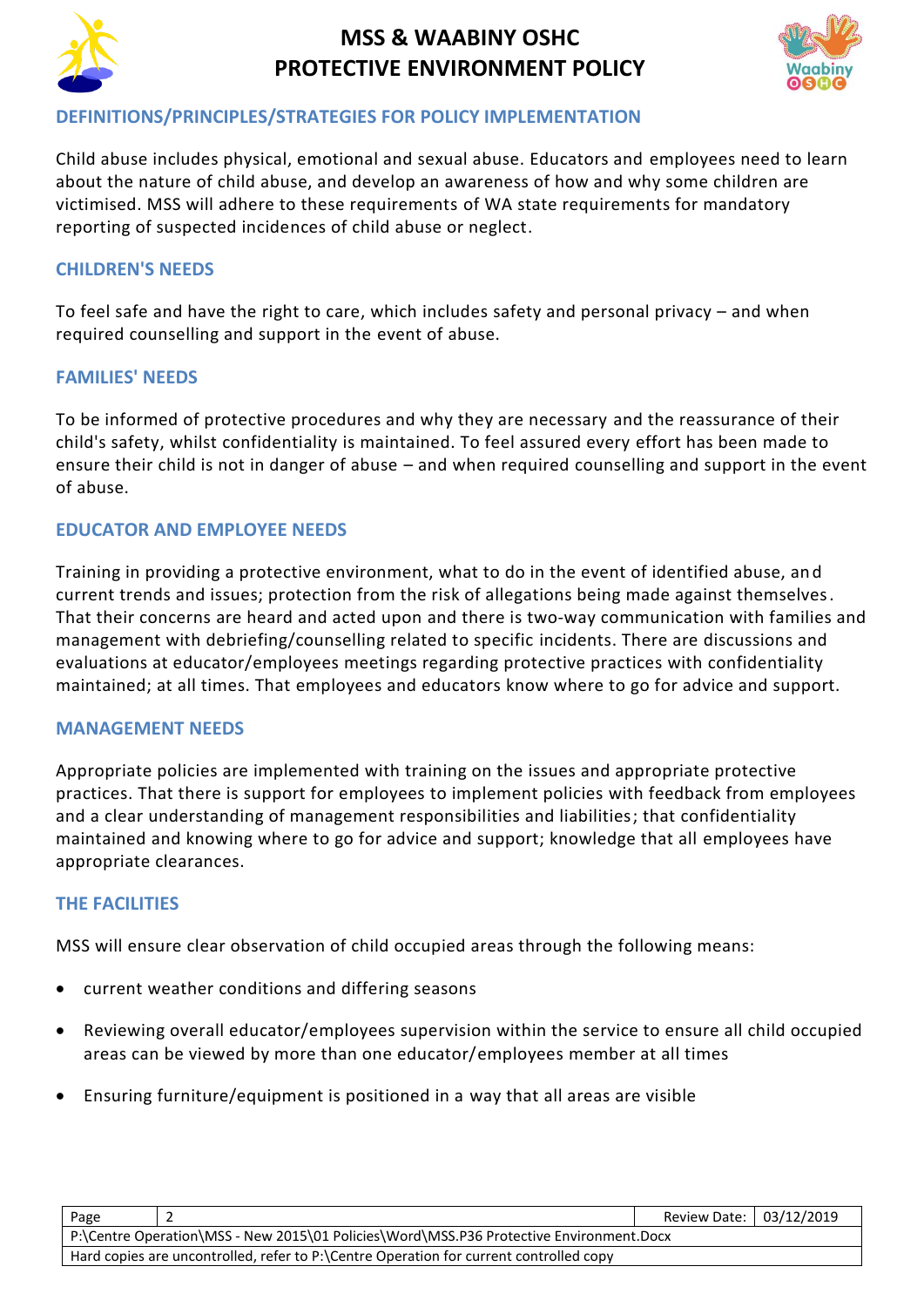



Visitors/contractors will be screened when entering the service to ensure they have a valid reason to be on site. This will be implemented using the following strategies:

- Security code system in place:
	- o the doors to the centre hallway and to the Nido remain locked at all times, and families will have access through use of their security code. Other visitors must report at reception
	- $\circ$  Families and educators/employees will be educated in regard to not allowing unauthorised access to others, as they enter or leave the premises, or giving their PIN to unauthorised persons
	- o PINs will be changed annually to ensure past users/educators/employees do not have ongoing access.
	- o Ensuring validity of visitor
	- o All visitors will be required to sign in and out
	- o Unauthorised people will be asked to provide identification, preferably photo ID

Where the visitor is unable to provide appropriate ID the service may ask them to make an appointment and return at a later date. This will be dependent on the particular circumstances at the time, i.e. a parent/guardian who has popped in to see what the service is like with a view to enrolling their child, will not be turned away, provided that someone is available to show them around the service at that time. If the educator/employees member is at all unsure about the person, they will be asked to return at a later date.

Appointments will only be made with people who have a valid reason for being in the service.

All people who perform duties at the service, (paid or unpaid are required to present a current criminal record check or working with children check/card, before being allowed on the premises. (i.e. student assessor; trades persons; volunteers; students, educators/employees etc.)

## **RECRUITMENT AND EMPLOYMENT OF EDUCATORS AND/OR EMPLOYEES**

MSS will ensure all educators/employees working with children provide a current criminal record check or working with children check/card, as well as completing a Prohibition declaration prior to starting employment.

Educators/employees found to have an adverse criminal record check will be given the opportunity to discuss details with the employer to confirm the criminal conviction details are accurate and the circumstances of the conviction.

If a prescribed offence as stated in the relevant working with children law appears on the criminal record check, approval for employment must be obtained from the relevant regulatory authority.

All information obtained through criminal record screening will be treated in strict confidence and only used to determine suitability for employment by the service.

| Page                                                                                    |  | Review Date: 03/12/2019 |  |  |
|-----------------------------------------------------------------------------------------|--|-------------------------|--|--|
| P:\Centre Operation\MSS - New 2015\01 Policies\Word\MSS.P36 Protective Environment.Docx |  |                         |  |  |
| Hard copies are uncontrolled, refer to P:\Centre Operation for current controlled copy  |  |                         |  |  |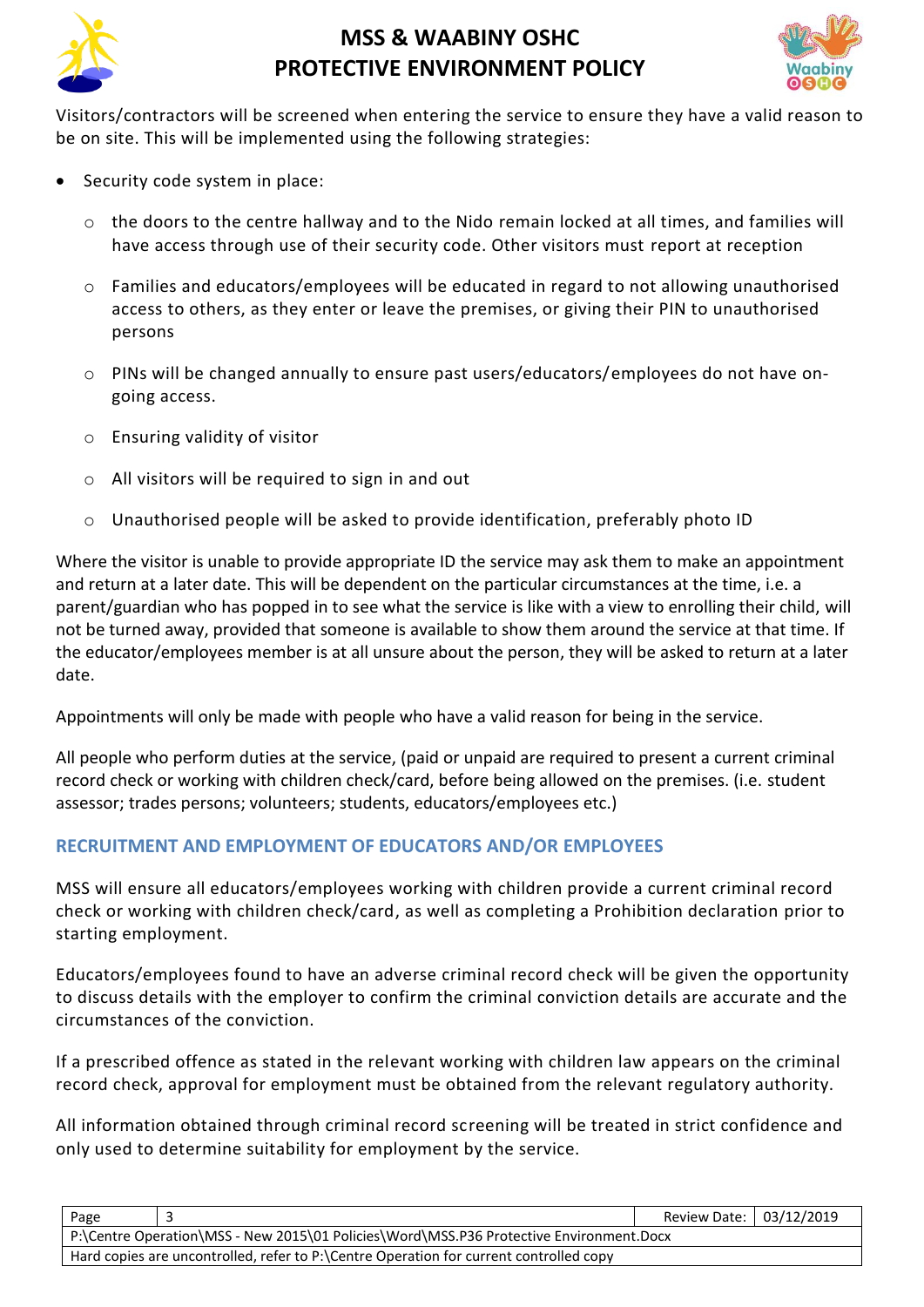



Within the educator/employee recruitment process, the applicant's knowledge and experience of child protection issues will be determined. Prior to any appointment or offer of employment, the applicant's referees will be contacted to determine:

- details of the applicant and previous employment
- any history regarding child protection issues
- the applicant's reliability and consistency in implementing duty of care practices
- the applicant's supervision skill.

The applicant's employment record will be carefully checked in regard to the reasons for breaks in service, the reasons for any change of employment, and to ensure that the references provided are linked to recent employment.

All new educators/employees will be oriented to the service's child protection policies and procedures and educator/employees code of conduct. Whenever possible new educators/employees will have a period of time to work alongside current educators/employees to familiarise themselves with the children, families, other educators/employees and service procedures, prior to taking up their new responsibilities in a full capacity.

All educators/employees are provided with clear duty statements that describe the daily tasks and responsibilities of their position, and identify lines of reporting and who they are responsible to.

### **SUPERVISION OF CHILDREN**

Children will be supervised at a level appropriate to the age and needs of the children, the program, time of day and associated risks and in accordance with the Education and Care Services National (WA) Regulations 2012.

Supervision of children away from the main play areas (i.e. bathrooms, toilets, nappy change areas, cubbies, tunnels, quiet areas, sleep areas etc.) is carefully monitored.

At times of the day when staffing is at a minimum (i.e. early morning, lunchtimes or late afternoon) educators/employees will be aware of the risks this creates, and will ensure they know the whereabouts of each other, and the children within the service. Strategies will be implemented to ensure that any visitors to the service at these times are vetted prior to entry.

Rosters are planned to ensure appropriate supervision of children is maintained and educators on non-contact duties are replaced in order to ensure appropriate educator-to-child ratios are maintained in accordance with the requirements of the Education and Care Services National (WA) Regulations 2012.

Higher levels of supervision will be needed when older and younger children are playing together. Educators will be aware that children have had different life experiences and are at different developmental stages.

Individual children will only be released from the service to authorised people.

| Page                                                                                    |  | Review Date: 03/12/2019 |  |  |
|-----------------------------------------------------------------------------------------|--|-------------------------|--|--|
| P:\Centre Operation\MSS - New 2015\01 Policies\Word\MSS.P36 Protective Environment.Docx |  |                         |  |  |
| Hard copies are uncontrolled, refer to P:\Centre Operation for current controlled copy  |  |                         |  |  |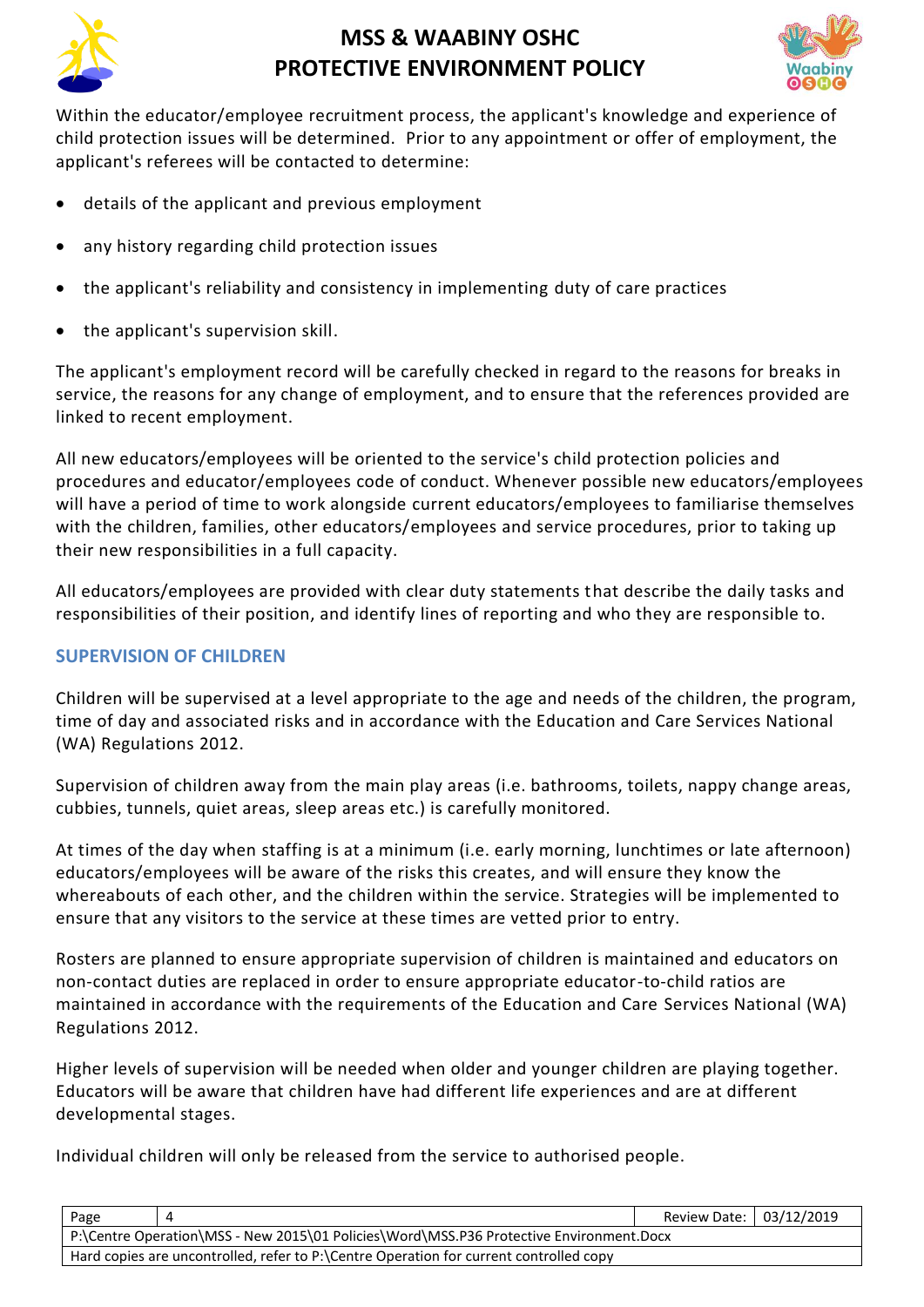



Educators will undertake appropriate consultation and referral regarding children's inappropriate behaviour with family cooperation and approval. (E.g.: Inclusion Support Agencies; Child psychologist etc.)

## **SUPERVISION AND SUPPORT OF EDUCATORS/EMPLOYEES**

Child protection issues are discussed regularly at educator/employee meetings. Educators/employees are encouraged to share any observations or concerns in regard to child and educator/employee protection risks. Resolutions are sought to eliminate risks, and management is advised of the issues and current strategies to resolve them.

MSS's educator/employee performance management system addresses educator/employee performance in relation to child protection.

Educators/employees will support each other to limit the time they are left alone with children. Visitors or trades people will not be left alone with children at any time.

Volunteers and students must be supervised by an educator that has attained the age of 18 years and holds or is working towards an approved diploma level education and care qualification, whenever they are educating or caring for children.

Educators/employees will not leave the service alone with individual children except in emergencies and in accordance with other service policies.

Grievances will be dealt with in accordance with the service's educator/employees grievance procedure.

Any allegations of child abuse or neglect made against an educator/employee will be treated with strict confidentiality whilst taking immediate action to protect children at risk in consultation with the relevant child protection authority.

### **EDUCATOR/EMPLOYEE TRAINING**

MSS requires all educators/employees participate in training on child protection organised by relevant child protection authorities or support agencies. This training will include:

- Protective Behaviours Program
- what are appropriate and inappropriate behaviours in relationships with children
- the nature of child abuse and why some children are victimised
- signs and symptoms of child maltreatment
- how to respond if a child discloses sexual abuse
- how to observe and record children's behaviour
- process of reporting child maltreatment to relevant child protection and regulatory authorities;
- child protection authority's role in child protection issues

| Page                                                                                    |  | Review Date: 03/12/2019 |  |  |
|-----------------------------------------------------------------------------------------|--|-------------------------|--|--|
| P:\Centre Operation\MSS - New 2015\01 Policies\Word\MSS.P36 Protective Environment.Docx |  |                         |  |  |
| Hard copies are uncontrolled, refer to P:\Centre Operation for current controlled copy  |  |                         |  |  |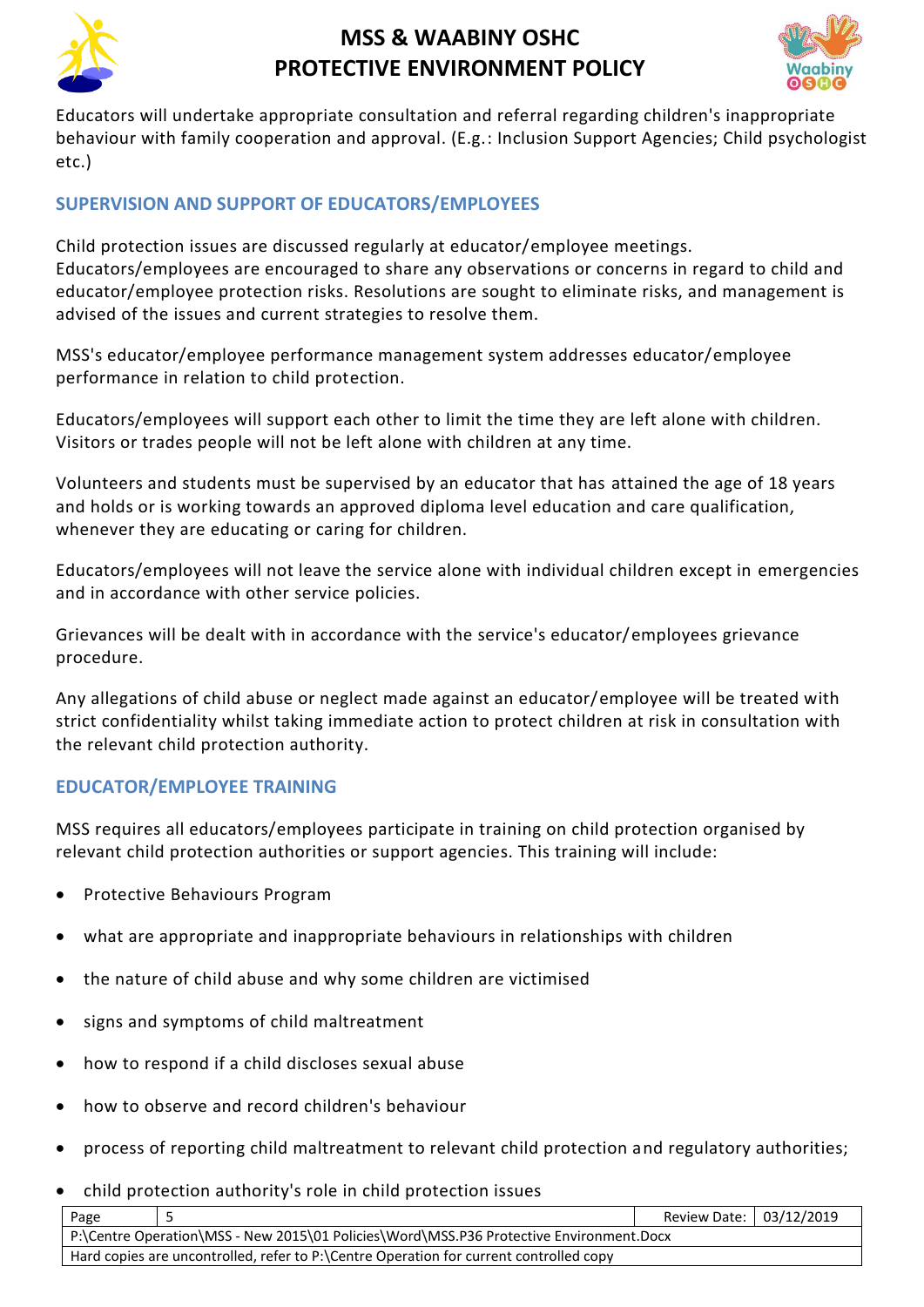



• A guide to recognising signs of abuse or neglect will be made available to all educators/employees who have attended child protection training, and will be regularly discussed at educator/employees meetings, to remind educators/employees of the possible signs of child abuse, and the procedures they should follow if a child in their care displays behaviour or physical signs that could indicate abuse has taken place.

MSS will ensure that both management and educators/employees are knowledgeable about current legislation and reporting requirements related to child protection and maltreatment and that a system for the reporting and recording of suspicious incidents is in place.

The service will access current information from the relevant WA state child protection authority, about the procedures to be taken in relation to allegations of child abuse or neglect. Employer and employee responsibilities in relation to allegations of child abuse are included in educator/employees and handbooks. These responsibilities are highlighted to new educators/employees and committee members at their induction.

All educators/employees are regularly reminded about the service's policies, procedures, and confidentiality requirements in regard to child protection and issues are discussed at educator/employee meetings.

## **CHILDREN'S EDUCATION AND EMPOWERMENT**

Educators will foster children's self-esteem and positive self-image through their interactions and relationships with children.

MSS 's behaviour management policy will be followed to positively guide children's appropriate behaviour.

Educators will encourage children to be assertive (i.e. learn when to stand up for themselves and say no when appropriate), and to communicate their needs and concerns. This may be done through role play, storytelling, puppets etc.

Educators will role model assertive behaviour and language.

Educators will build relationships with all children based on trust, and will empower children to discuss what is 'safe' and who may be a 'safe' person to talk to.

School age children will be encouraged to actively participate in decision making and policy development and review in regard to Child safe strategies and policies.

Educators will provide information about sexuality in an age appropriate way.

Children are naturally curious about their bodies and will occasionally explore and compare while interacting through everyday play experiences. These behaviours are a normal part of a child's development. Educators will inform parents/guardians of the particular occurrence and environment in which the behaviour was displayed, during their normal daily communication exchange with the parent.

| Page                                                                                    |  | Review Date: 03/12/2019 |  |  |
|-----------------------------------------------------------------------------------------|--|-------------------------|--|--|
| P:\Centre Operation\MSS - New 2015\01 Policies\Word\MSS.P36 Protective Environment.Docx |  |                         |  |  |
| Hard copies are uncontrolled, refer to P:\Centre Operation for current controlled copy  |  |                         |  |  |